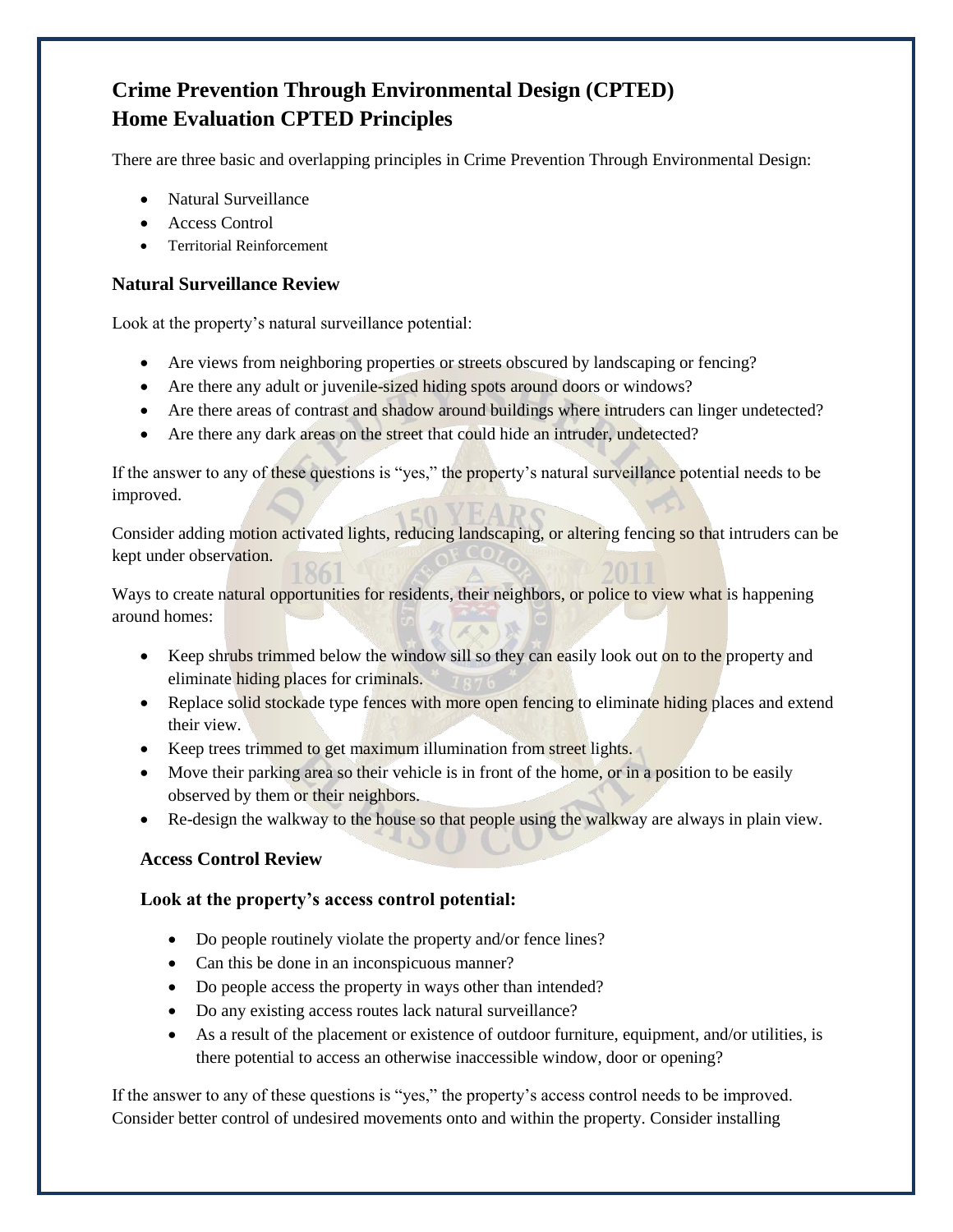landscaping, fencing, or barriers to increase the conspicuousness of anyone breaching a boundary. Or reinforce an existing boundary that's already been subject to trespass.

When selecting fencing or landscape materials, take into account maintenance requirements and the impact of mature landscaping on natural surveillance. For maximum landscaping effectiveness, consider a species with thorns. Finally, keep furniture, equipment and/or utilities, wherever possible, away from otherwise inaccessible windows, doors, or openings. Remember, access control decreases crime opportunity.

Ways to Control How People Enter a Property

- Limit the number of ways people can enter the property.
- Bound the backyard with shrubs or fencing so people must use a gate or well defined walkway.
- Add a gate with a latch to the front yard fence this will require a few extra seconds for someone to open it.
- Change the path to the door so they can observe someone as they approach.
- Replace inadequate door and window locks with good security hardware such as deadbolts.
- Consider installing an alarm system.
- Install a peephole in the door.

## **Territorial Reinforcement Review**

Look at the property's territoriality:

- Do strangers regularly trespass on the property?
- Is the property being used as a short cut?
- Does the property ever have an unlived-in or unkempt look?
- Are there underutilized sections of the property where people feel comfortable loitering?

IF the answer to any of these questions is "yes," the property's territoriality needs to be improved. Take steps to rectify this by creating or extending a sphere of influence around the property. For residences, this can be done through strategically placed markers, flowerbeds, low fences, walls, hedges, signage, better and/or more timely maintenance, and where loitering is a problem, assigning purposes to "leftover spaces."

For residences, don't forget to create an "illusion of occupancy." This is extremely important in deterring thieves. Accomplish this by making sure the lawn is maintained, the driveway is clean, and circulars and newspapers are picked up. Use timers to control lights and have someone check on the property when you are away on vacation.

Define and protect the territory in ways that say "This is my space, I care about it. Someone will see you enter it. Someone will care about what you're doing when you are in it."

- Keep the property well lighted at night use automatic timers or photoelectric cells on spot lights.
- Plant and maintain decorative shrubbery which is neatly trimmed especially under windows and around doors.
- Extend the area of control to the street by planting low privet hedges around the perimeter or installing fences that will provide a border but not block the view.
- Keep the home clean and well maintained.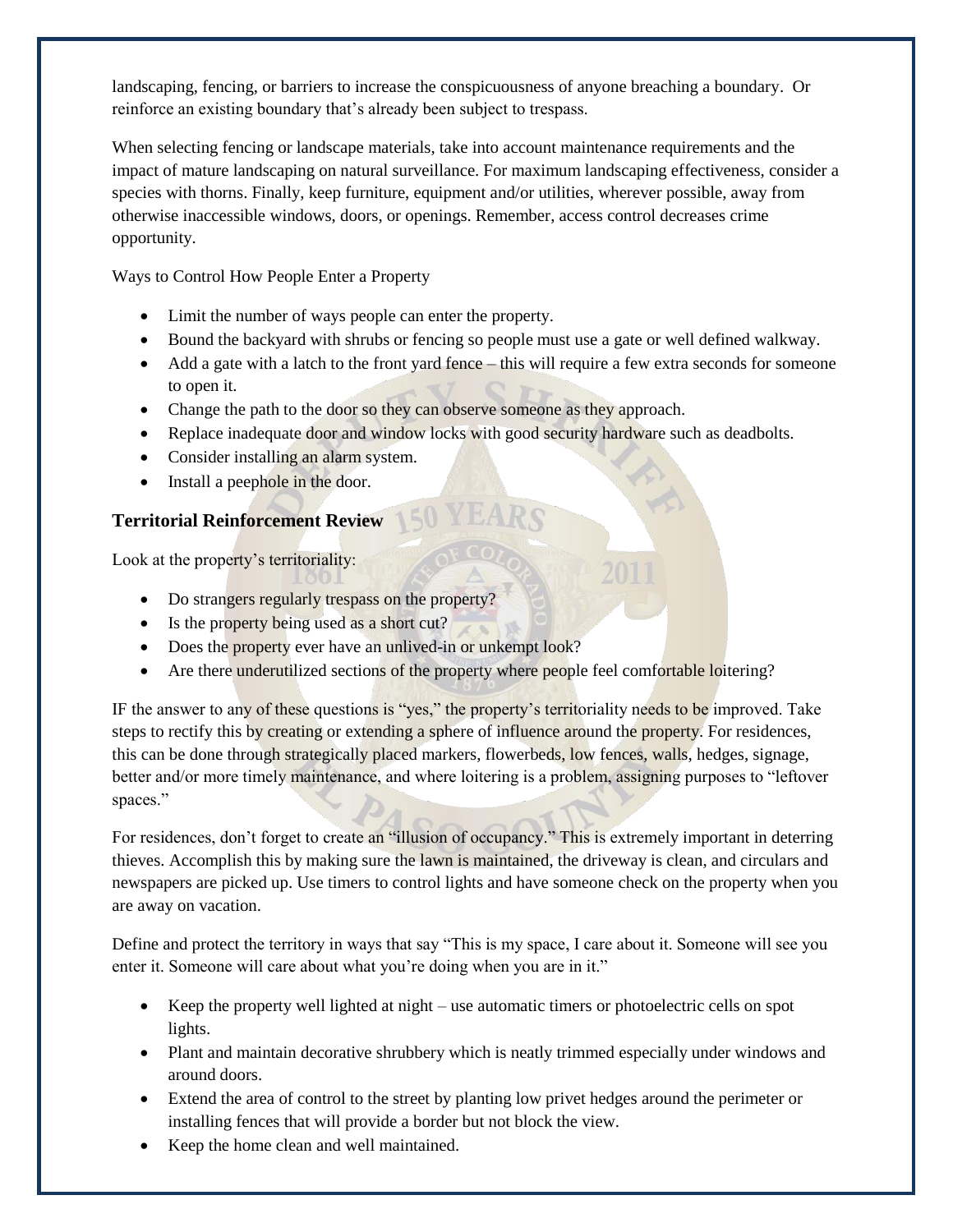- Get together with neighbors to form a block watch. Together they can send a message that the street belongs to the residents, not the criminals
- Notice and ask questions of strangers who don't belong in their space.

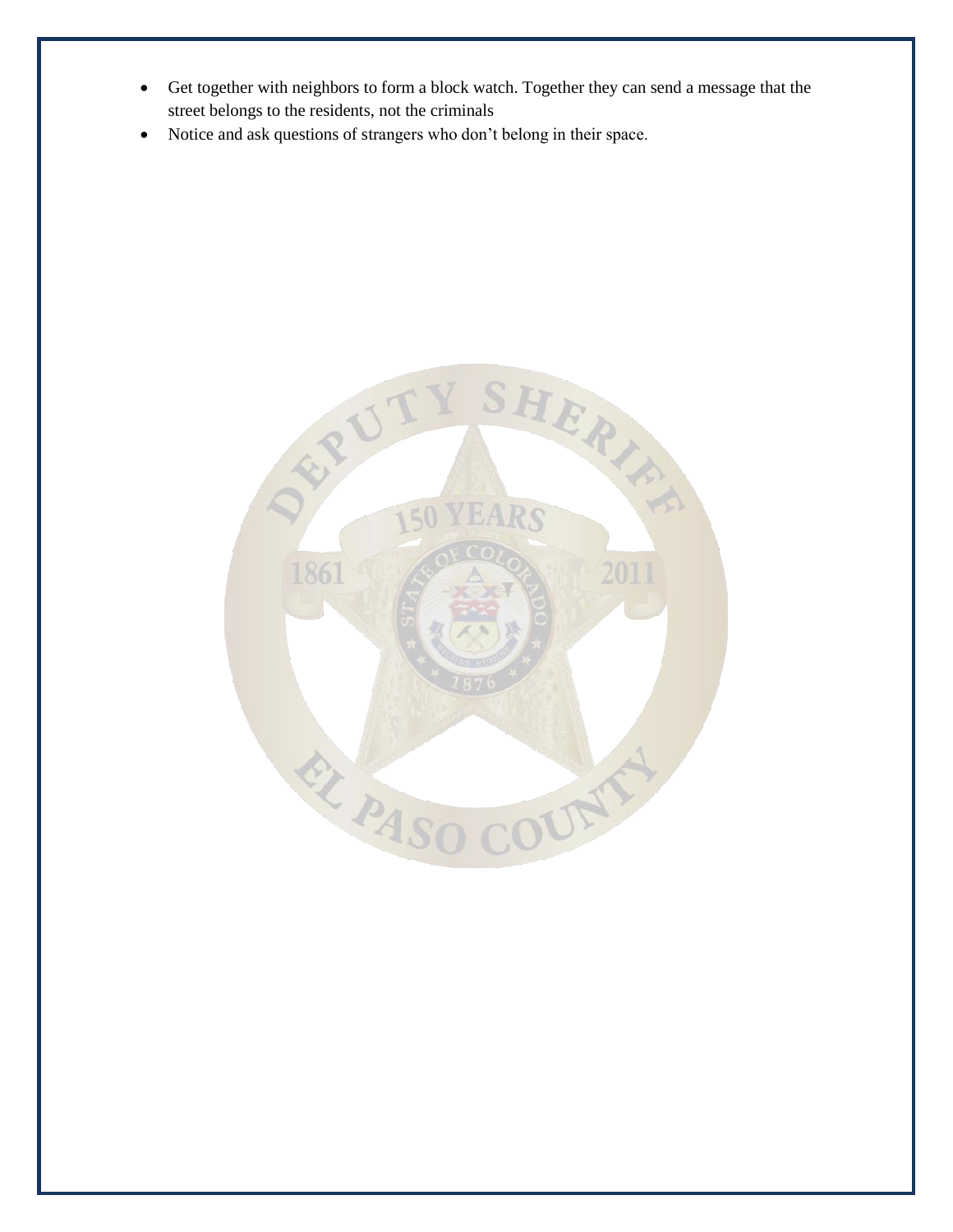## **Crime Prevention Through Environmental Design (CPTED) Home Evaluation**

## **Home Security Assessment**

Boxes marked "No" in the following check list indicate areas where you could take action to improve your home's security. These are just some steps that you can take to decrease the likelihood that you or your home is targeted for a crime.

| <b>Exterior Doors:</b>                                                                                                                                               | Yes | N <sub>0</sub> |
|----------------------------------------------------------------------------------------------------------------------------------------------------------------------|-----|----------------|
| Doors are solid hardwood, fiberglass or metal-clad                                                                                                                   |     |                |
| Doors feature wide angle (min. 180 degrees) peepholes at heights everyone can use                                                                                    |     |                |
| All entryways have a working, keyed entry lock and sturdy deadbolt lock installed into the frame<br>of the door                                                      |     |                |
| Doors are secured with a deadbolt lock (single or double cylinder) with a minimum 1 inch throw                                                                       |     |                |
| Deadbolt lock is double-cylinder type if there is a glass pane or other access within 40 in<br>of lock                                                               |     |                |
| If double-cylinder deadbolt lock used, key is stored nearby but out of arms reach of any<br>potential outside access                                                 |     |                |
| Door knob and deadbolt strike plates in door frames are installed with at least 3" screws                                                                            |     |                |
| If there are glass panels in or near doors:                                                                                                                          |     |                |
| They are reinforced in some way so that they cannot be shattered, or                                                                                                 |     |                |
| They are covered with metal bars, grillwork or other effective barricading material so that<br>they cannot be used for access if shattered                           |     |                |
| Is your front entrance lit well enough to enable you to identify visitors at night?                                                                                  |     |                |
| Did you change locks when you first moved into your home?                                                                                                            |     |                |
| Do you always lock all your doors when you are home for the night or when you leave your<br>residence?                                                               |     |                |
| <b>Windows:</b>                                                                                                                                                      |     |                |
| Do you check to make sure all windows are locked before you leave your home?                                                                                         |     |                |
| Do you have good quality locks on all of your exterior windows?                                                                                                      |     |                |
| Are all of your exterior windows in plain sight and not hidden by shrubbery or trees that provide<br>easy cover for a burglar to hide while forcing open the window? |     |                |
| Do you make sure nothing is left lying around your home that would provide easy access to                                                                            |     |                |
| second floor windows, such as ladders?                                                                                                                               |     |                |
| If you have an alarm system installed, do all of your exterior windows have contacts?                                                                                |     |                |
| <b>Garage and Sliding Doors:</b>                                                                                                                                     |     |                |
| The door leading into the home from the garage is solid wood or metal-clad and protected with a                                                                      |     |                |
| quality keyed door lock and deadbolt                                                                                                                                 |     |                |
| If you have an overhead garage door equipped with an automatic opener, does it use a "rolling<br>code" to foil "code grabbers?"                                      |     |                |
| If your overhead door is not equipped with an automatic opener, does it have good quality                                                                            |     |                |
| padlocks installed on both sides of the door?                                                                                                                        |     |                |
| Do you always close your overhead garage door, even when you are at home?                                                                                            |     |                |
| Ensure the sliding glass door is not installed backwards                                                                                                             |     |                |
| The sliding glass door has a strong, working key lock or secured with secondary keyed locks                                                                          |     |                |
| Do all of your sliding glass doors have at least one of the following? Track lock, insertion pin<br>lock, hinged door bar, metal or wooden dowel in track?           |     |                |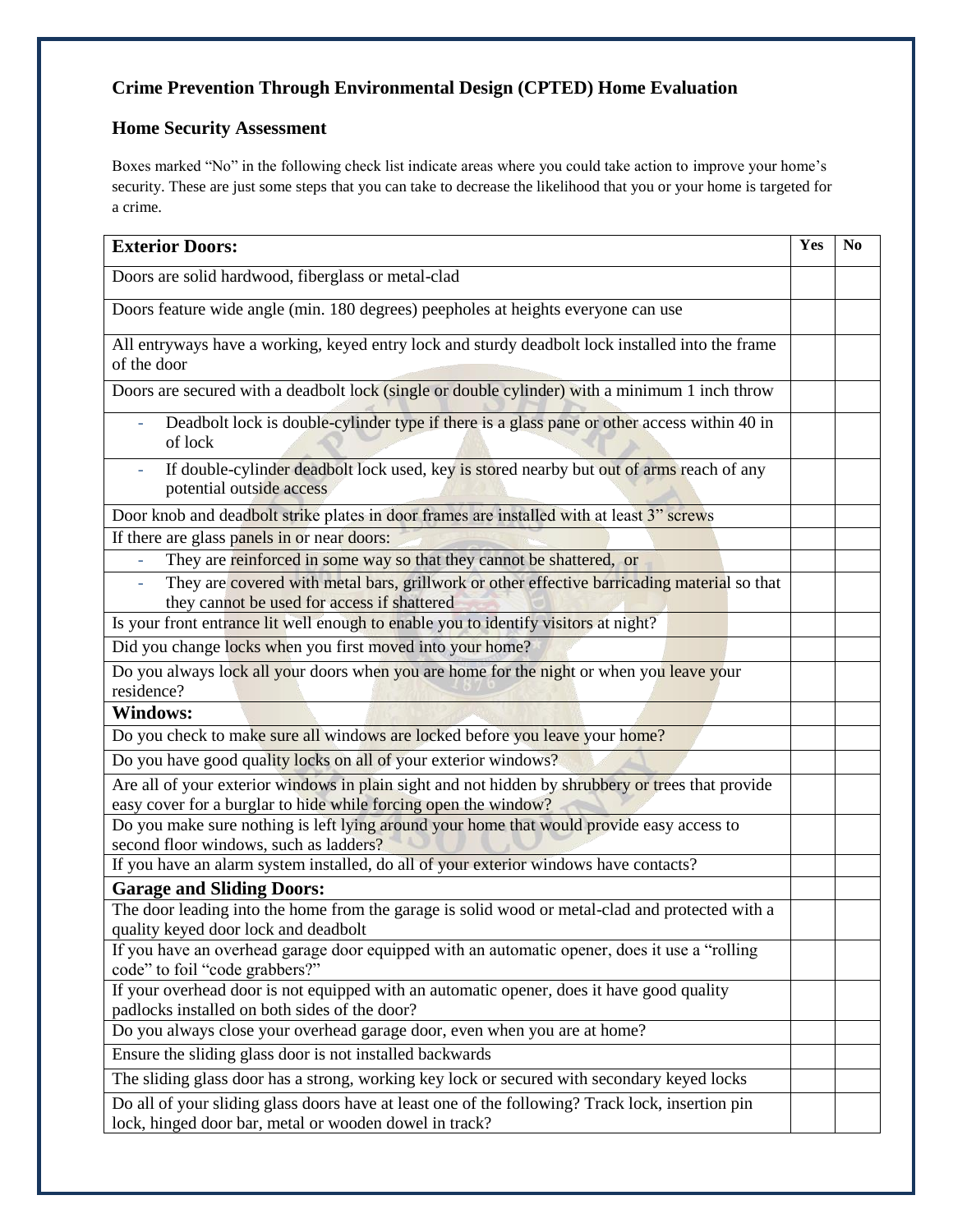| Do your auxiliary locks prevent the door from being lifted out of its track?                                                                                      | Yes | N <sub>0</sub> |
|-------------------------------------------------------------------------------------------------------------------------------------------------------------------|-----|----------------|
| Lighting:                                                                                                                                                         |     |                |
| Do you keep a sufficient number of interior lights burning after hours to discourage                                                                              |     |                |
| burglars?                                                                                                                                                         |     |                |
| Do you have exterior floodlights or similar lighting illuminating all sides of your home at                                                                       |     |                |
| night?                                                                                                                                                            |     |                |
| Do you have flashlights and fresh batteries available in case of electrical failure?                                                                              |     |                |
| <b>Landscaping/Exterior Areas:</b>                                                                                                                                |     |                |
| Do you keep all gates on fences locked with a quality outdoor lock?                                                                                               |     |                |
| Have you trimmed all bushes and shrubs to provide visibility to all windows and to                                                                                |     |                |
| prevent people from hiding near doors and windows?                                                                                                                |     |                |
| Have you cut back all branches from trees that might provide easy access to second floor                                                                          |     |                |
| windows?                                                                                                                                                          |     |                |
| Do you keep all outside home equipment (lawnmowers, bicycles, ladders, etc.) secured in                                                                           |     |                |
| a fenced-in area or locked storage shed or chained to a fixed, immovable object?                                                                                  |     |                |
| If you have a pool, are all exterior doors leading to your pool area equipped with a                                                                              |     |                |
| specific door alarm that alerts when someone has exited without using a bypass/reset?                                                                             |     |                |
| If your pool area has a secondary fence, are the gates secured with a gate lock or                                                                                |     |                |
| auxiliary padlock?                                                                                                                                                |     |                |
| Is your pool area or property line surrounded by at least a six foot high fence?                                                                                  |     |                |
| Is your address clearly visible from the street in the event emergency responders need to                                                                         |     |                |
| find you quickly?                                                                                                                                                 |     |                |
| Are there dark areas around the house, garage, or yard at night that would hide prowlers?                                                                         |     |                |
| Does every outside door have a bright, working light to illuminate visitors?                                                                                      |     |                |
| Are floodlights used appropriately to ensure effective illumination?                                                                                              |     |                |
| Are outdoor lights on in the evening, whether someone is at home or not; photocell or                                                                             |     |                |
| motion-sensitive lighting system installed?                                                                                                                       |     |                |
| <b>Smoke/Burglar Alarms:</b>                                                                                                                                      |     |                |
| Do you have a smoke alarm in each of the following areas: hallways near bedrooms, near                                                                            |     |                |
| the family room and kitchen, top of any stairway, basement and in the garage?<br>Do you have a carbon monoxide detector in the house near the bedrooms and in the |     |                |
| basement near the furnace?                                                                                                                                        |     |                |
| Do you replace the batteries in each of your smoke alarms on a regular basis?                                                                                     |     |                |
| Do you test each of your smoke alarms on a regular basis?                                                                                                         |     |                |
| Do you have a quality burglar alarm system with a reputable company?                                                                                              |     |                |
|                                                                                                                                                                   |     |                |
| Has your alarm company been instructed to notify the police before they call a contact<br>person?                                                                 |     |                |
| Do you test your alarm system on a regular basis?                                                                                                                 |     |                |
| <b>Emergency Plans:</b>                                                                                                                                           |     |                |
| Do you have an evacuation plan established in case of a fire or other emergency?                                                                                  |     |                |
| Are all residents aware of this plan?                                                                                                                             |     |                |
| Have you established the best location to go to within the home in the event of a tornado                                                                         |     |                |
| or serious storm?                                                                                                                                                 |     |                |
| <b>First-Aid:</b>                                                                                                                                                 |     |                |
| Do you have first aid kits available for both your family and visitors?                                                                                           |     |                |
| Do all occupants know where to locate and how to use these kits?                                                                                                  |     |                |
|                                                                                                                                                                   |     |                |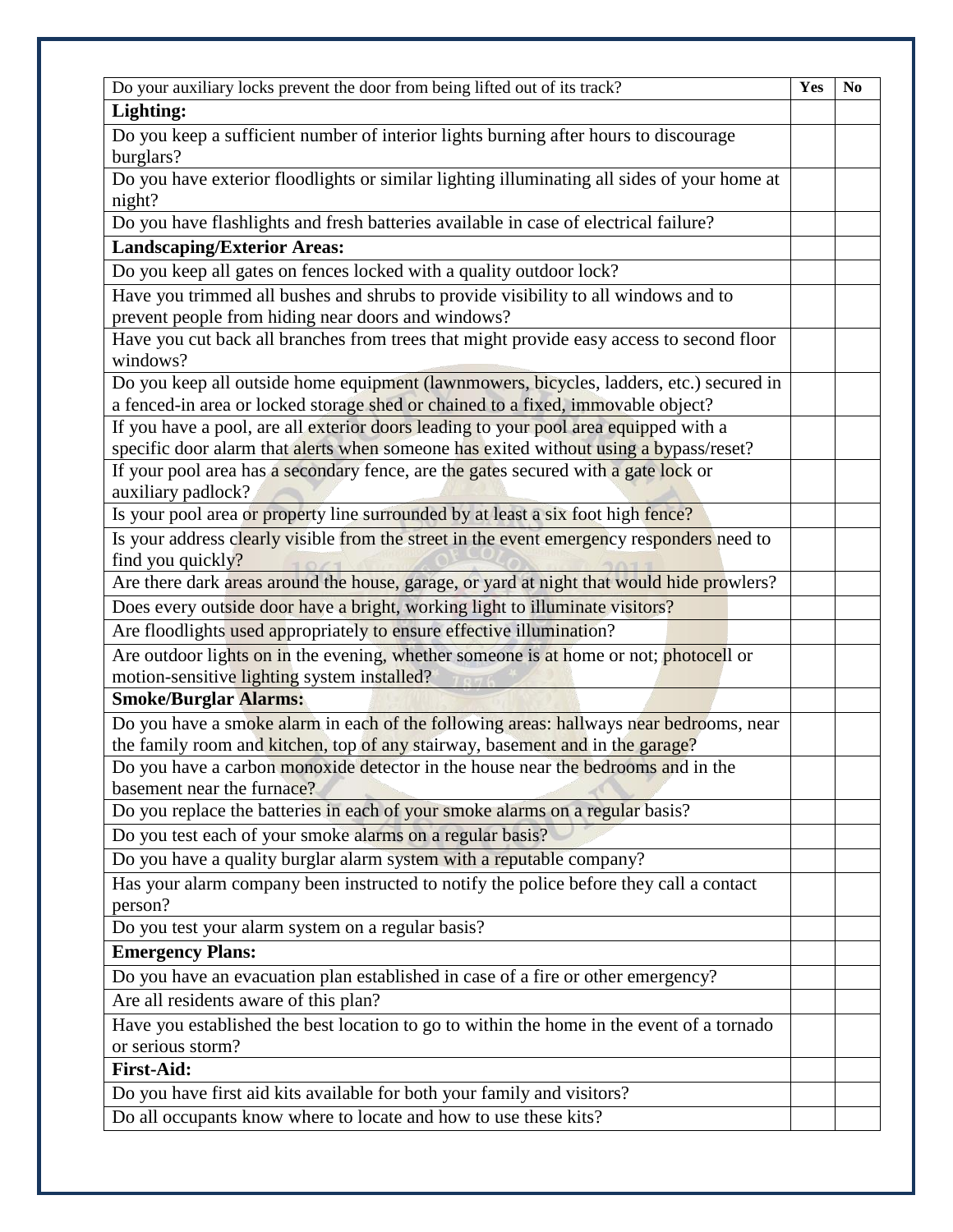| Do you and your family members know basic life-saving techniques, such as CPR?                                                                 | Yes | N <sub>0</sub> |
|------------------------------------------------------------------------------------------------------------------------------------------------|-----|----------------|
| <b>Fire Extinguishers:</b>                                                                                                                     |     |                |
| Do you have at least one fire extinguisher in your home?                                                                                       |     |                |
| Do you and your family members know where the fire extinguisher is kept?                                                                       |     |                |
| Has everyone in the home learned how to operate the fire extinguisher?                                                                         |     |                |
| Do you check the expiration date of the fire extinguishers on a regular basis?                                                                 |     |                |
| <b>Telephones:</b>                                                                                                                             |     |                |
| Do you have at least one telephone installed on every floor in case of emergency?                                                              |     |                |
| Do you have "Caller ID" installed for obscene calls?                                                                                           |     |                |
| Do you have emergency numbers to police, fire, gas, and electric (other than 911) near<br>every telephone?                                     |     |                |
| Do you have a cell phone available in case of emergency such as a power outage?                                                                |     |                |
| Does your telephone answering machine announce, "Sorry we're not home to take your<br>call right now?"                                         |     |                |
| <b>Personal Possessions:</b>                                                                                                                   |     |                |
| Have you photographed all possessions including computers, furniture, pictures, jewelry,                                                       |     |                |
| guns, etc. maintained on the premises?                                                                                                         |     |                |
| Have you recorded the make, model, and serial numbers for these items?                                                                         |     |                |
| Have you permanently marked all equipment that does not have a serial number?                                                                  |     |                |
| Have you made a duplicate copy of your inventory of possessions and do you maintain a<br>copy off premises in the event of a burglary or fire? |     |                |
| Do you keep valuables, such as money, checks, jewelry, insurance papers, passports, and<br>wills in a locked, fireproof safe?                  |     |                |
| <b>Personal Safety:</b>                                                                                                                        |     |                |
| Do you keep all guns safely stored in a locked box, safe, or vault?                                                                            |     |                |
| Are all guns stored separately from the ammunition?                                                                                            |     |                |
| Are all guns intended for home protection equipped with a trigger guard lock?                                                                  |     |                |
| Have all members of your household been trained to treat every gun as though it were<br>loaded?                                                |     |                |
| Do you leave house keys hidden outside?                                                                                                        |     |                |
| PASO<br>IUN                                                                                                                                    |     |                |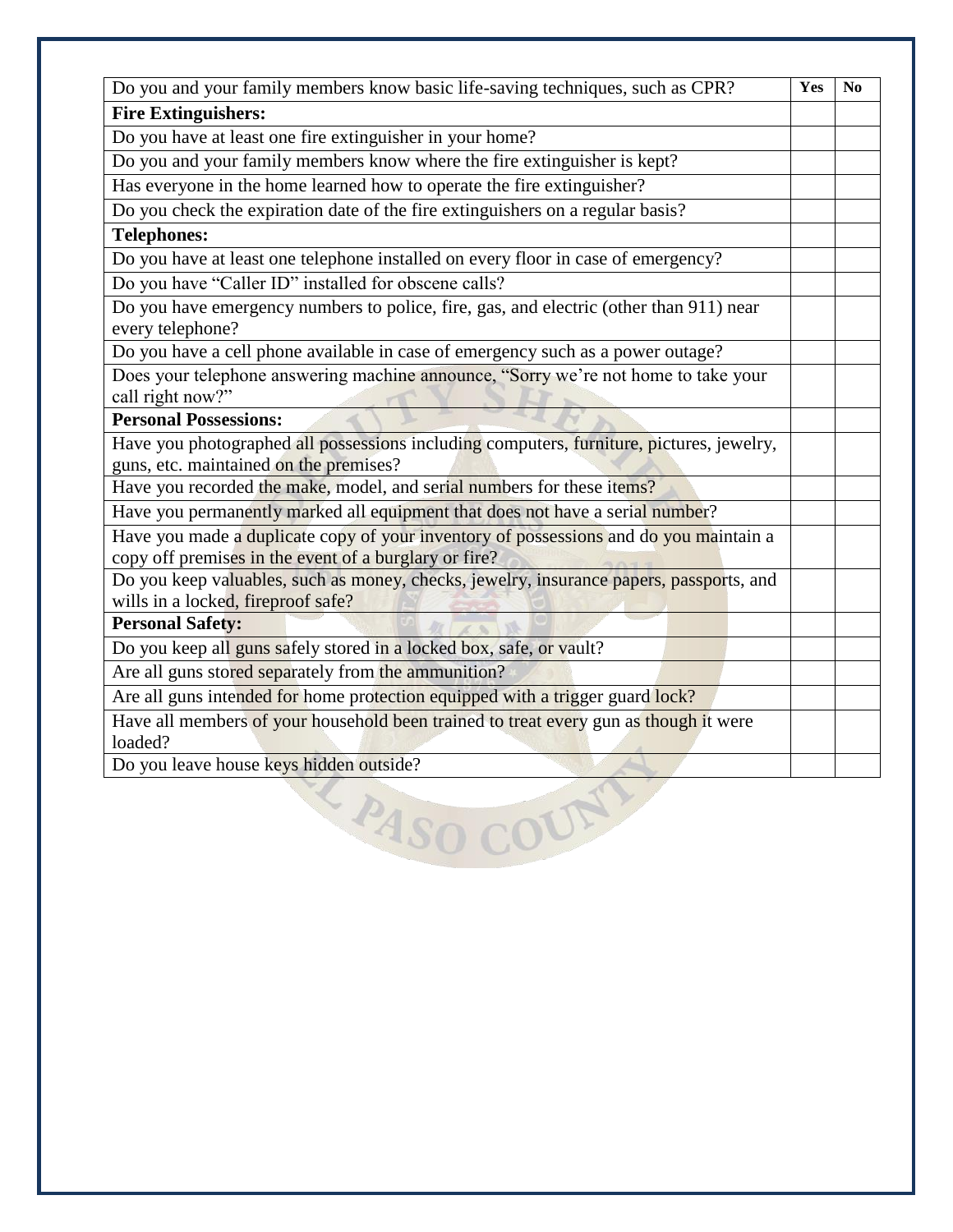#### **General Security Tips:**

#### **Be wary of strangers:**

Always know who is outside your door and what they want before you open it.

Do not let strangers enter your home under any circumstances.

Never tell a stranger you are home alone.

Report suspicious persons or activity in the neighborhood to the police immediately.

Consider having a watch dog.

Keep windows partially or completely covered both day and night to keep casual observers from looking directly into your home and surveying your belongings.

Do not mail cash, checks, money orders or anything with personal financial related information from your home mail box. Go to the post office or use a blue postal service mail deposit box.

Lock all doors at night and every time you leave the house – even if it's just for a few minutes.

Lock gate latches and shed doors after every use.

Re-key or change locks whenever moving into a previously occupied location.

Keep spare keys with a trusted neighbor, not under a doormat or planter, on a ledge or in the mailbox.

Lock all garage doors when leaving the house or when they are out of view.

Lock your car, take out the keys and garage door opener when it is parked, even if it's in the garage.

Keep cash and other valuables in a bank.

Keep a list of all valuable property in two safe places.

Have a list of serial numbers for your guns, TV, DVD player, lawn mower, laptops, etc.

Have a description or take a photo of other valuable property that does not have a serial number.

Avoid unnecessary display or publicity of your valuables.

Photograph and video tape the contents of your home.

Develop a family plan for what to do if a burglar is breaking in or is already in the house.

Leave the house undisturbed and call the police if you discover a burglary has been committed.

Secure every bicycle with a U bar lock or quality padlock and chain.

Store grills, lawnmowers, and other outside valuables in a locked garage or shed, or if left out in the open, hide them from view with a tarp and securely lock them to a stationary point.